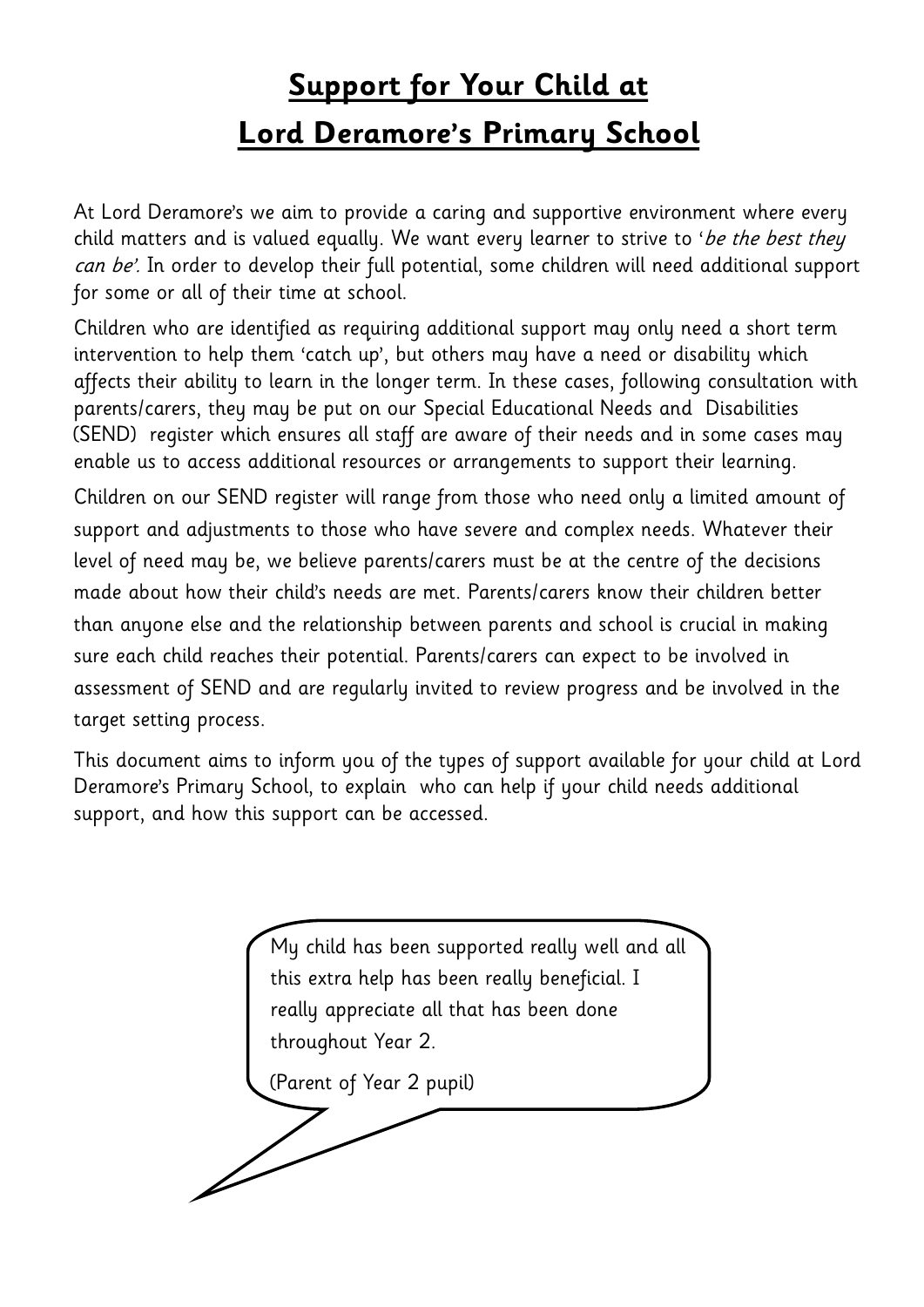## **How we identify Special Educational Needs and Disabilities (SEND)**

At Lord Deramore's, we believe that staff, parents and outside agencies should work together to identify and support children with 'Special Educational Needs and Disabilities'. There are a number of interconnected routes by which a child with Special Needs may be identified.

## **Observation and Assessment by Class Teachers**

If our teachers think your child may not be making their age expected progress and consider this may be the consequence of a special educational need, they will discuss their concerns with you and with our Special Educational Needs Coordinator (SENDCo). Our SENDCo and SEND teacher may then carry out observations, implement more specific assessments and gather further evidence from school and home in order to establish the exact nature of the problem. This information will be used to help put in place the support required to best meet your child's learning needs.

## **Parental Input**

Parents know their children better than anyone else. If you tell us you think your child has a special educational need, your class teacher will discuss this with you. We will observe your child closely and assess what may be the cause of their difficulty. We will share with you what we find out and what we will do next. Our SENDCo and SEND team will support you and your child's teacher to make the best provision for your child.

# **Input from a Pre-school or Previous School**

When a child has an identified SEND before they start at Lord Deramore's, we work with the people who already know about them and use the information already available to identify how we can meet their needs at our school.

# **Input from a Specialist Outside Professional**

Sometimes, with your consent, we may ask for help to assess and support your child from a professional other than a teacher such as a Speech and Language Therapist, an Occupational Therapist or an Educational Psychologist. This will never happen without your consent and you will be kept fully informed of their findings and recommendations.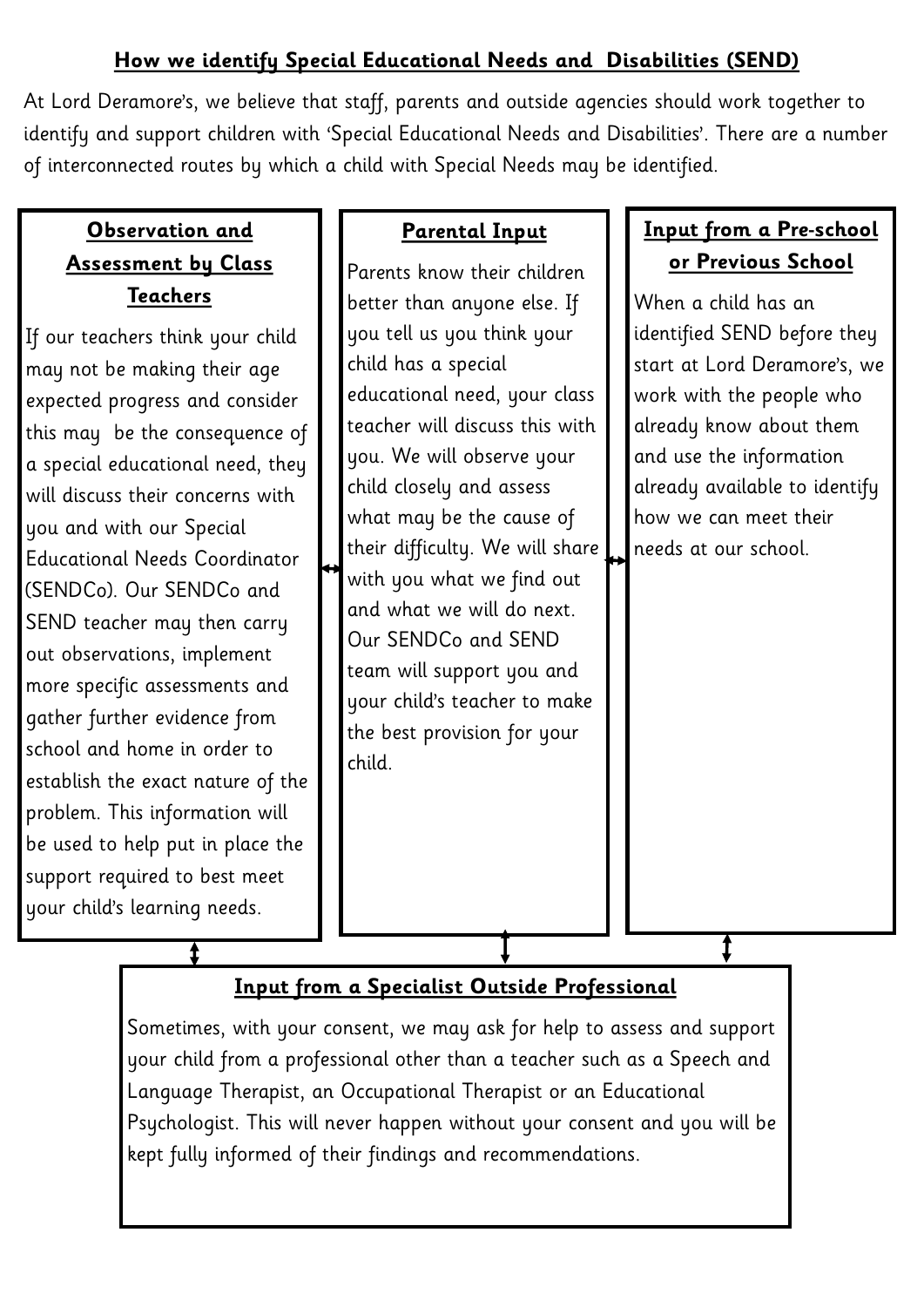## **Categories of Special Educational Needs and Disabilities**

There are four broad areas of Special Educational Need



Some children may have needs which fall into more than one of the above categories. If a child's needs are more complex, a multi-agency approach will be used so that there is opportunity to consult with a wider range of support services and health professionals. In order to coordinate the views and advice of all those working with the child, a document called a **'My Support Plan'** will be produced. The views of parents are at the heart of this document; it is focused on what parents feel is important to support their child.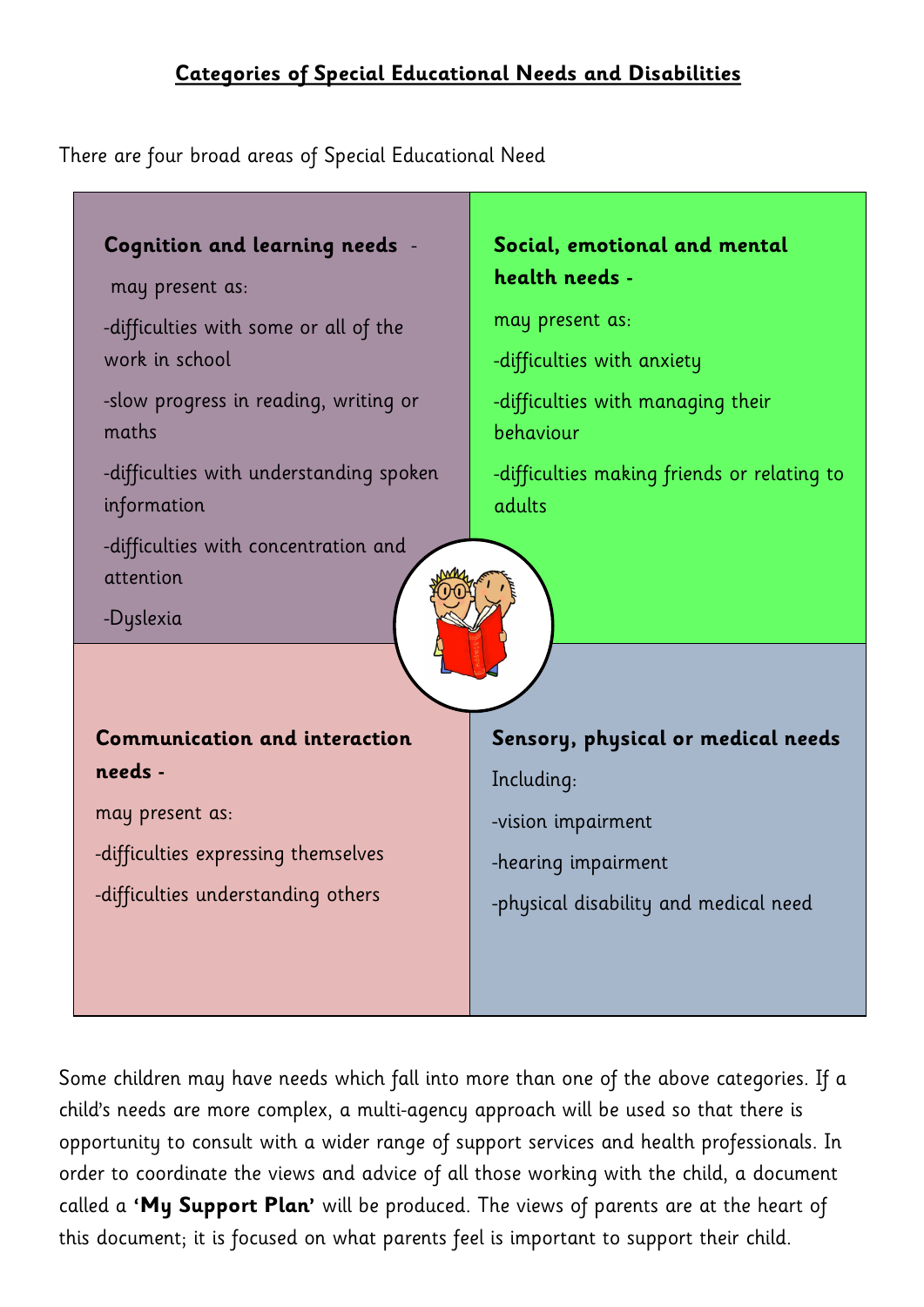## **Other professionals who may support a child with SEND**

At Lord Deramore's we work closely with a range of different professionals.



The school supports me and helps me find a route through - we have regular meetings, the staff are very approachable and if I don't know something, I can always ask. In fact there is a whole team from school and beyond who are there to help, guide and support.

(Parent of Year 4 pupil)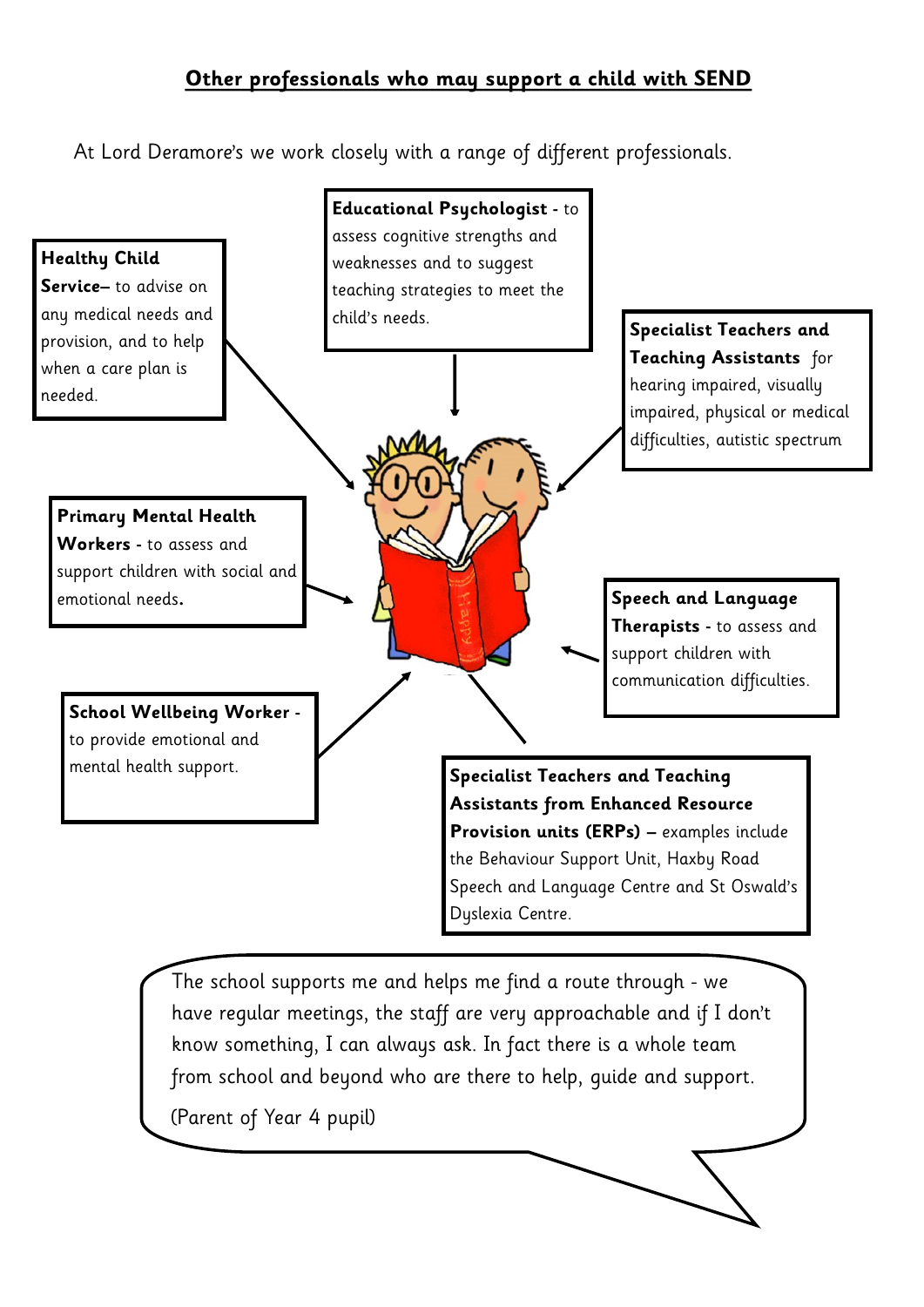#### **How we adapt the curriculum so that we meet the needs of our**

#### **children with SEND**

All pupils at Lord Deramore's receive 'quality first teaching'. This means that a range of teaching styles and approaches are used and that learning objectives are matched to individual needs. Children have access to different types of support in lessons, and often work in small groups or one to one with a teacher or teaching assistant.

In addition, individual staff may attend training sessions to develop their understanding of particular learning difficulties/disabilities such as Dyslexia or Autistic Spectrum Condition. They will receive guidance from our SENDCo and SEN teacher to enable them to tailor their teaching to the specific individual needs of the child concerned. At Lord Deramore's we believe that a diagnostic label is only a starting point for planning support and we always view the child as an individual with their own particular learning style and needs.

Support for a child with SEND may take a number of forms including:

- Extra help from a Teaching Assistant in class
- Adjustments to the type and length of instructions given to the child
- Small group or individual support out of class (intervention)
- Alternative resources such as 'Help packs', specialised work stations, ICT access, visual prompts
- Support to manage own behaviour
- Individual Pupil Passports which specify in detail the goals set for the child and identify who will help them
- Emotional or pastoral support from Teachers, Teaching Assistants and Buddies (older children - friendly mentors who are there to help)

At every stage of the process, the pupil's voice is at the centre of decision making and provision. Your child will be listened to and supported, and their views will be taken into account along with those of teachers, families and professionals.

The quality and support of the SEND provision at Lord Deramore's has helped our child to progress massively and given them much more confidence. We are deeply grateful.

The SEND teacher has given me guidance and resources to support my son at home.

(Parent of Year 5 pupil)

(Parent of Year 3 pupil)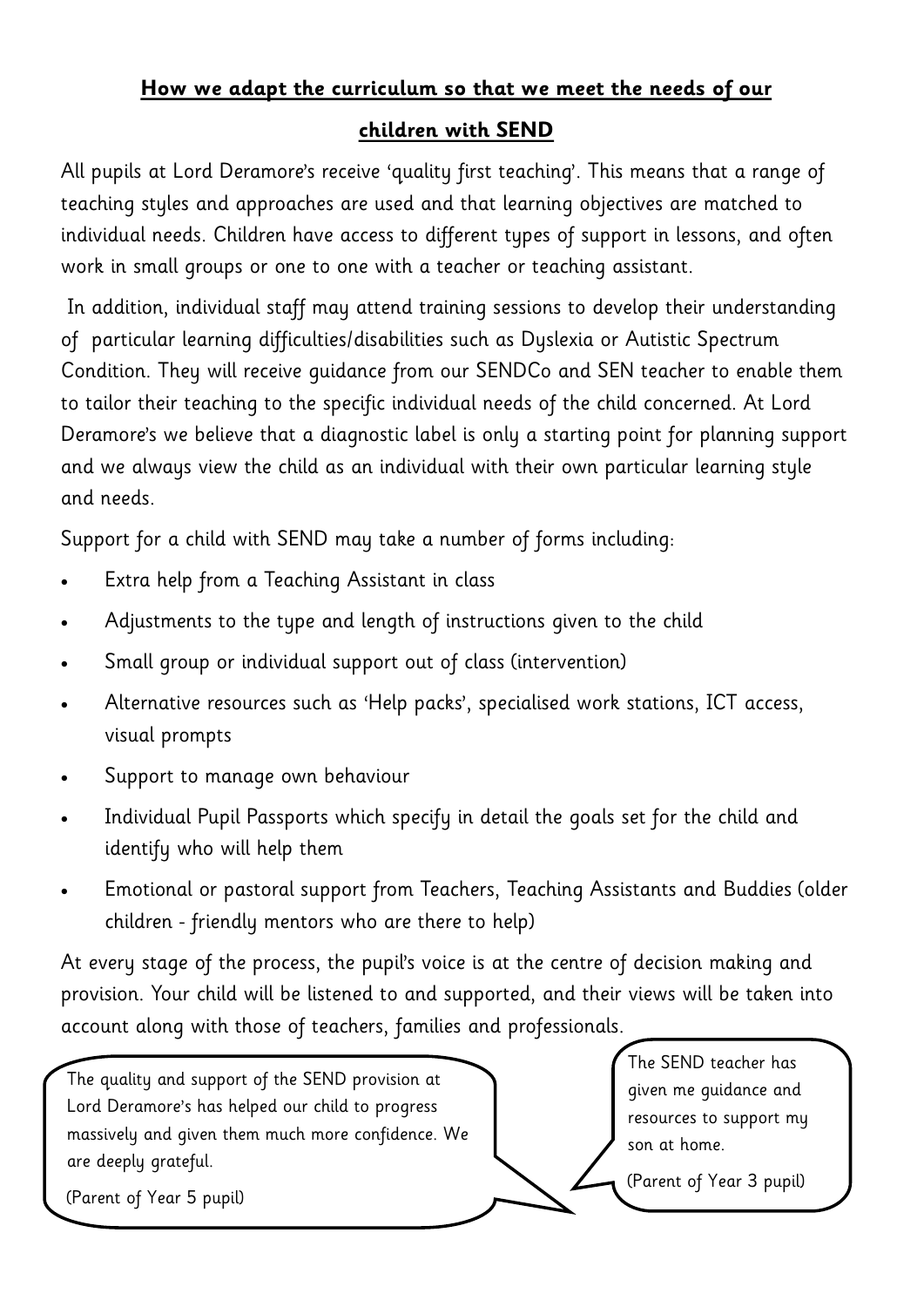#### **What if my child has more complex or severe needs?**

Sometimes it becomes clear that a child may have more profound needs and more specialist guidance and support is required. If your child's needs are more complex, we may suggest that we ask the Local Authority for a Statutory Assessment. From September 2014, all children who have significant special needs will undergo an Education Health and Care (EHC) Assessment. This may lead to an EHC Plan if it is decided that your child needs additional support beyond that provided through School Support. However, if their needs can be met through School Support, this will continue to be coordinated through a My Support Plan or a My Agreed Outcomes Plan.

Both the Education Health and Care Plans and the My Support Plans are comprehensive working documents which aim to coordinate your child's needs (in the case of an EHCP this can be in place from  $0 - 25$  years of age). They will facilitate the long term input and coordination of the views and requirements of the pupil, parents/carers, school and other specialist professionals involved.

If your child is assessed as needing extra resources to help them with their learning, for example, money, staff time, special equipment or attendance at a school with specialist resourced support, the Local Authority will provide these. This extra provision will be reviewed annually, with parents, teachers, the SENDCo, the pupil and any specialist professional involved being invited to contribute to the annual review meeting.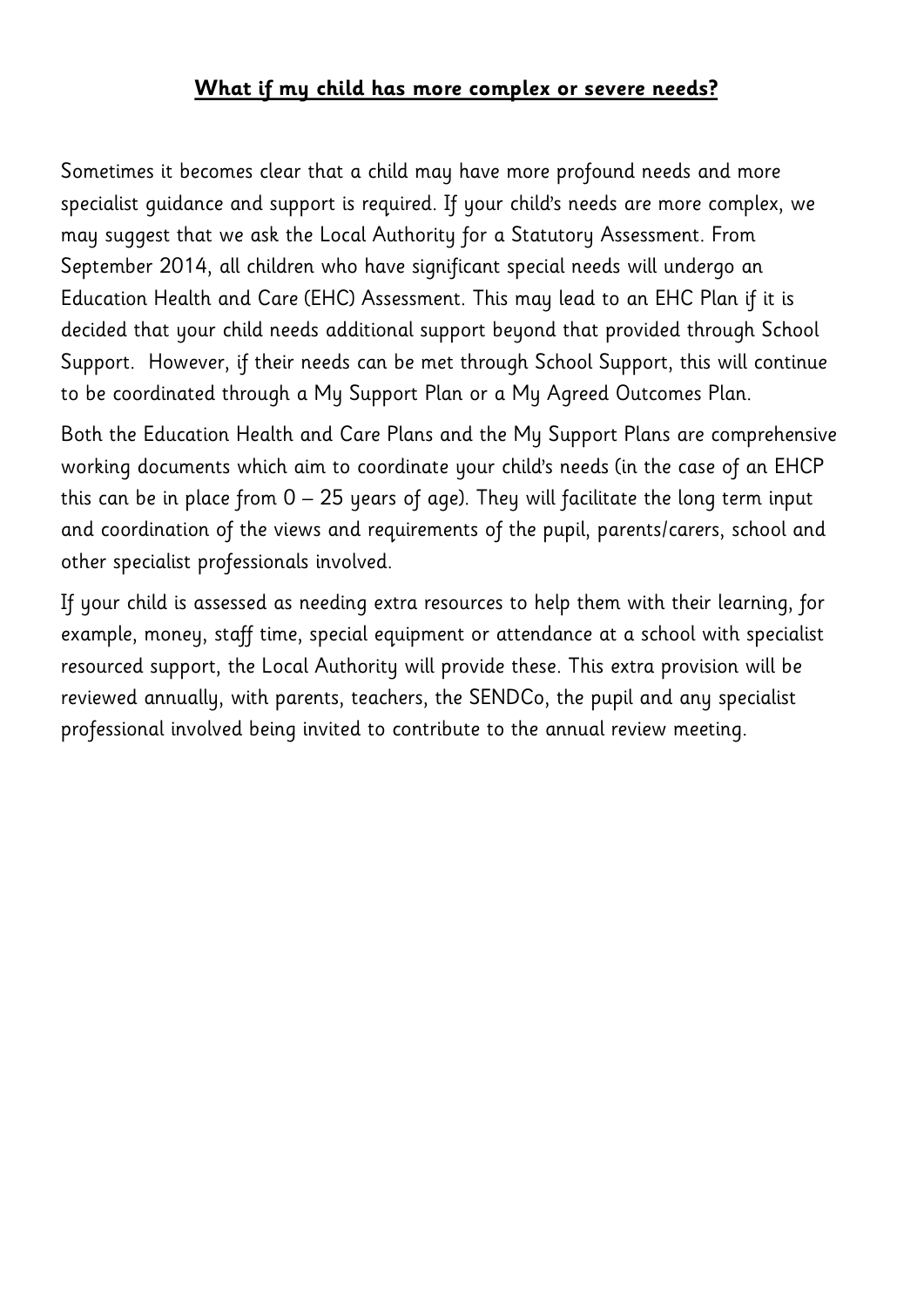#### **How is my child's progress assessed and reviewed?**

At Lord Deramore's we work as a team to assess and review the progress of all pupils. We aim to ensure that every child achieves their full potential and becomes a confident learner. Teachers use detailed information from their tracking of children's progress to make sure that all children are making progress at their level. Children are monitored daily during lessons and assessments are carried out regularly. Teachers work together to check that their judgements are correct. Our senior leadership team check the progress of pupils every term and discuss what we are going to do to make sure that each child is on track to achieve their full potential.

In addition, teachers of children with SEND review personal targets termly and discuss these with parents/carers. Your child's teaching assistant will work closely with the class teacher to implement targets and support work set. Our SENDCo and SEND teacher will oversee provision for any children with SEND and will liaise with class teachers, teaching assistants and outside professionals to make sure that your child's needs are being met. Children who have an Education Health and Care Plan or a My Support Plan will also have an annual meeting to review their needs and provision and update these documents.

> As soon as my son's dyslexia was identified, the SEND team worked together to ensure his needs would be well met. My son is very happy to come to school.

(Parent of Year 3 pupil)